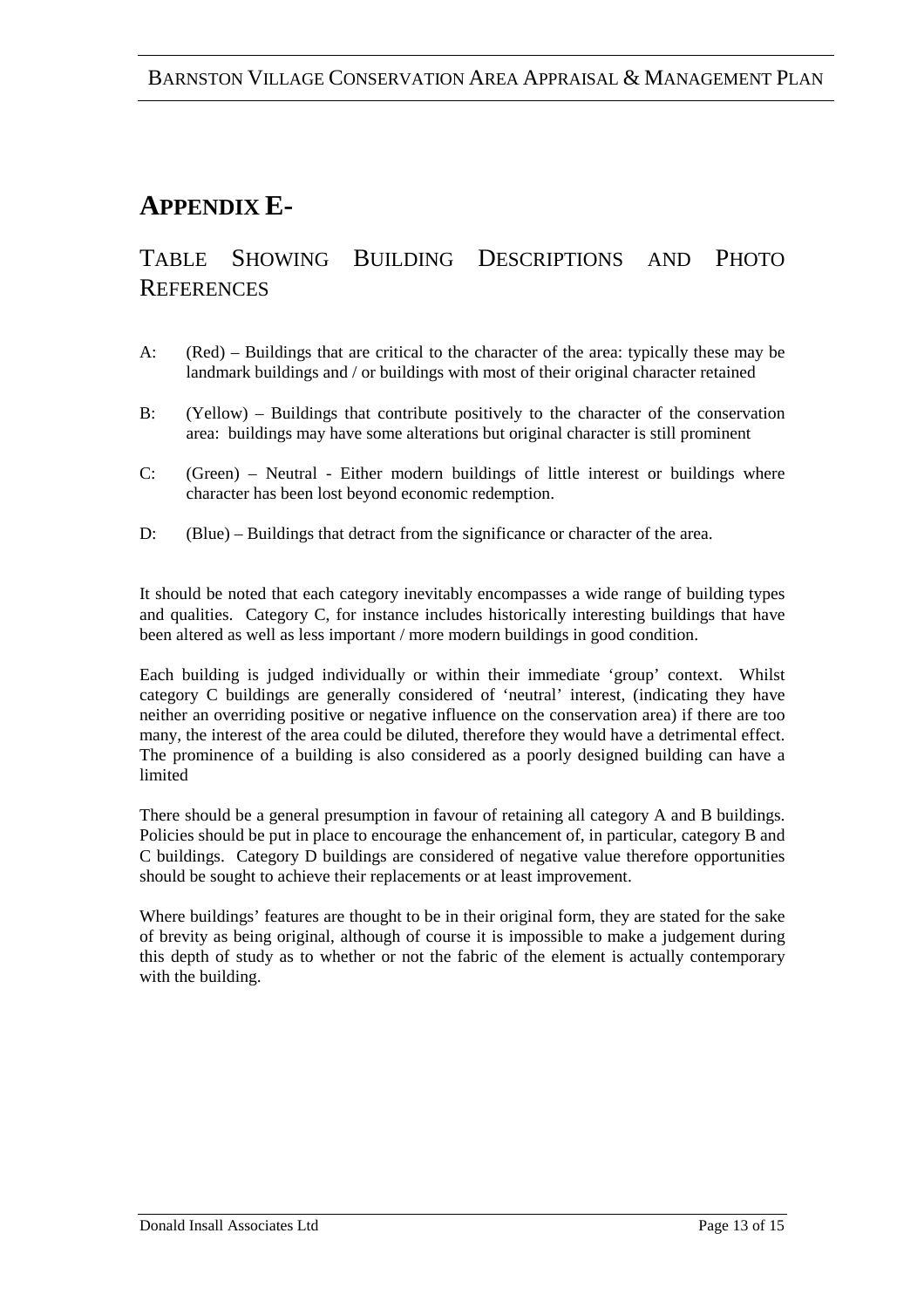## BARNSTON VILLAGE CONSERVATION AREA APPRAISAL & MANAGEMENT PLAN

| NO. / NAME                                   | <b>WIRRAL</b><br><b>UPRN</b> | Рното<br>REF.                                               | <b>DESCRIPTION</b>                                                                                                                                                                                                                                          | <b>CONDITION / COMMENT</b>                                                                                                                                 | <b>CONTRIBUTION</b> |  |  |  |
|----------------------------------------------|------------------------------|-------------------------------------------------------------|-------------------------------------------------------------------------------------------------------------------------------------------------------------------------------------------------------------------------------------------------------------|------------------------------------------------------------------------------------------------------------------------------------------------------------|---------------------|--|--|--|
| <b>Barnston Road</b>                         |                              |                                                             |                                                                                                                                                                                                                                                             |                                                                                                                                                            |                     |  |  |  |
| $83 - The$<br>Lodge                          |                              | 432,<br>434,<br>436                                         | Pebbledashed 2 storey cottage, dated 1859. Slate roof                                                                                                                                                                                                       | Modern boxed-in bargeboards and eaves. Stone front<br>boundary wall. Stone gateposts.                                                                      | B                   |  |  |  |
| Christ<br>Church                             |                              | $441 - 4$ ,<br>449,<br>451,<br>$455 -$<br>460,<br>$463 - 4$ | Grade II listed. Warm buff stone walls. Red plain clay tiled<br>roof. Constructed in 1870-1.                                                                                                                                                                | Windows covered over in semi-opaque perspex,<br>concealing the stained / leaded windows behind. The<br>building appears to be otherwise largely unaltered. | A                   |  |  |  |
| Vicarage<br>85 / 87                          |                              | 446-7,<br>453-4,<br>457,<br>461,<br>465,<br>467             | Buff sandstone walls, red plain clay tile roof. Building c. 1880s.                                                                                                                                                                                          | Obtrusive fence around car parking area at the front.                                                                                                      | A                   |  |  |  |
| Vicarage<br>coach house<br>/ garage          |                              | 468,<br>$474 - 6$                                           | Buff sandstone walls, red plain clay tile roof. Building c. 1880s.                                                                                                                                                                                          | Pointing proud of stonework and of a non-matching<br>colour, therefore is detrimental to appearance of<br>building.                                        | B                   |  |  |  |
| Hall                                         |                              | 445,<br>448,<br>462,<br>470                                 | Buff sandstone walls, red plain clay tile roof. Constructed c.<br>1870 and extended in the 1880s.                                                                                                                                                           | Modern stained timber windows highly prominent on<br>façade.                                                                                               | A                   |  |  |  |
| $89 -$<br>Barnston<br>Village Hat<br>Hire    |                              | 472,<br>477-9                                               | (Pair with 91). Two-storeyed semi-detached house. Ground<br>floor now used as a shop. Render over painted brickwork.<br>Building c. 1900.                                                                                                                   | UPVC windows. Front boundary walls partly lost.<br>Chimneys reduced.                                                                                       | B                   |  |  |  |
| 91                                           |                              | 472,<br>477-9                                               | (Pair with 89). Two-storeyed semi-detached house. Render<br>over painted brickwork. Building c. 1900.                                                                                                                                                       | UPVC and timber casement windows. Front boundary<br>walls partly lost. Chimneys rendered.                                                                  | B                   |  |  |  |
| 93                                           |                              | 480                                                         | (Pair with 95). Rendered with slate roof. Building c. 1920.                                                                                                                                                                                                 | original but in urgent need of redecoration.                                                                                                               |                     |  |  |  |
| 95                                           |                              | 480                                                         | (Pair with 93). Rendered with slate roof. Building c. 1920.                                                                                                                                                                                                 | Stone front boundary wall. UPVC windows.                                                                                                                   | B                   |  |  |  |
| $97 -$<br>Laburnum<br>Cottage                |                              | 481,<br>483,<br>486-7                                       | Brick 1-2 storey buildings, now combined as a single house.<br>Slate roof. Probably late 18 <sup>th</sup> century.                                                                                                                                          | Dry stone retaining wall. UPVC windows. Old stone<br>gate posts.                                                                                           | A                   |  |  |  |
| 99                                           |                              | 481,<br>484,<br>486-<br>490                                 | Brick 2 storey house with a slate roof. Probably late 18 <sup>th</sup><br>century.                                                                                                                                                                          | UPVC windows. Dry stone wall.                                                                                                                              | A                   |  |  |  |
| $101 - The$<br>Cottage                       |                              | 492,<br>499                                                 | Painted stonework single storey element with more modern 2<br>storey rendered wing abutting. Slate roof to single storey part,<br>concrete pantiles elsewhere. Probably late 18 <sup>th</sup> century elements<br>and altered / extended in $19th$ century. | Modern stained timber casement windows.                                                                                                                    | B                   |  |  |  |
| $103 - Ivy$<br>Farm<br>Cottage               |                              | 493,<br>495                                                 | Rendered 2 storey cottage with concrete interlocking tiled roof.<br>Date stone 1734.                                                                                                                                                                        | Modern render finish crude and inappropriate. Porch<br>later. Modern casements.                                                                            | B                   |  |  |  |
| Fieldway                                     |                              | 494                                                         | Pebbledashed single storey building. Slate roof. Late 20 <sup>th</sup><br>century.                                                                                                                                                                          | Painted timber casement windows. Stone front<br>boundary wall.                                                                                             | C                   |  |  |  |
| 103a                                         |                              | 495-8,<br>500                                               | 2 storey sandstone cottage, converted from a barn in the late $20th$<br>century. Slate roof. Later 18 <sup>th</sup> century / early 19 <sup>th</sup> century.                                                                                               | UPVC windows. Poor pink coloured pointed visually<br>obtrusive.                                                                                            | B                   |  |  |  |
| <b>Beech Farm</b>                            |                              | 489,<br>490,<br>497,<br>501-9                               | Grade II listed farmyard. 1-2 storeyed buildings with a mixture<br>of sandstone and red brick as walling materials. Slate roofs.<br>Some elevations painted. Largely $18th$ century with $19th$ century<br>additions and alterations.                       | Timber casement windows to farm buildings and sashes<br>to farmhouse.                                                                                      | A/B                 |  |  |  |
| $107 - Fox$<br>and Hounds<br>Public<br>House |                              | 510,<br>513,<br>516                                         | Two storeyed building with textured render walls and a plain<br>clay tile roof. Rebuilt on footprint of earlier building in early<br>$20th$ century.                                                                                                        | Car park well landscaped and discrete. Timber<br>casement windows throughout.                                                                              | B                   |  |  |  |
| 109                                          |                              | 520-2                                                       | 2 storey sandstone cottage. Plain clay tile roof. Possibly from<br>early 19 <sup>th</sup> century.                                                                                                                                                          | Timber casement windows.                                                                                                                                   | A                   |  |  |  |
| 111                                          |                              | 520-2                                                       | 2 storey sandstone cottage. Plain clay tile roof. Probably 18 <sup>th</sup><br>century or earlier with slightly later addition.                                                                                                                             | UPVC windows.                                                                                                                                              | A                   |  |  |  |
| 118<br>Women's<br>Institute                  |                              | 431                                                         | Single storey building constructed from modern rendered panels<br>with a concrete pantiled roof. Apparently modern, although<br>may be a re-facing of an earlier structure from the 1920s.                                                                  | UPVC windows.                                                                                                                                              | $\mathsf{C}$        |  |  |  |

**Donald Insall Associates Ltd** Page 14 of 15